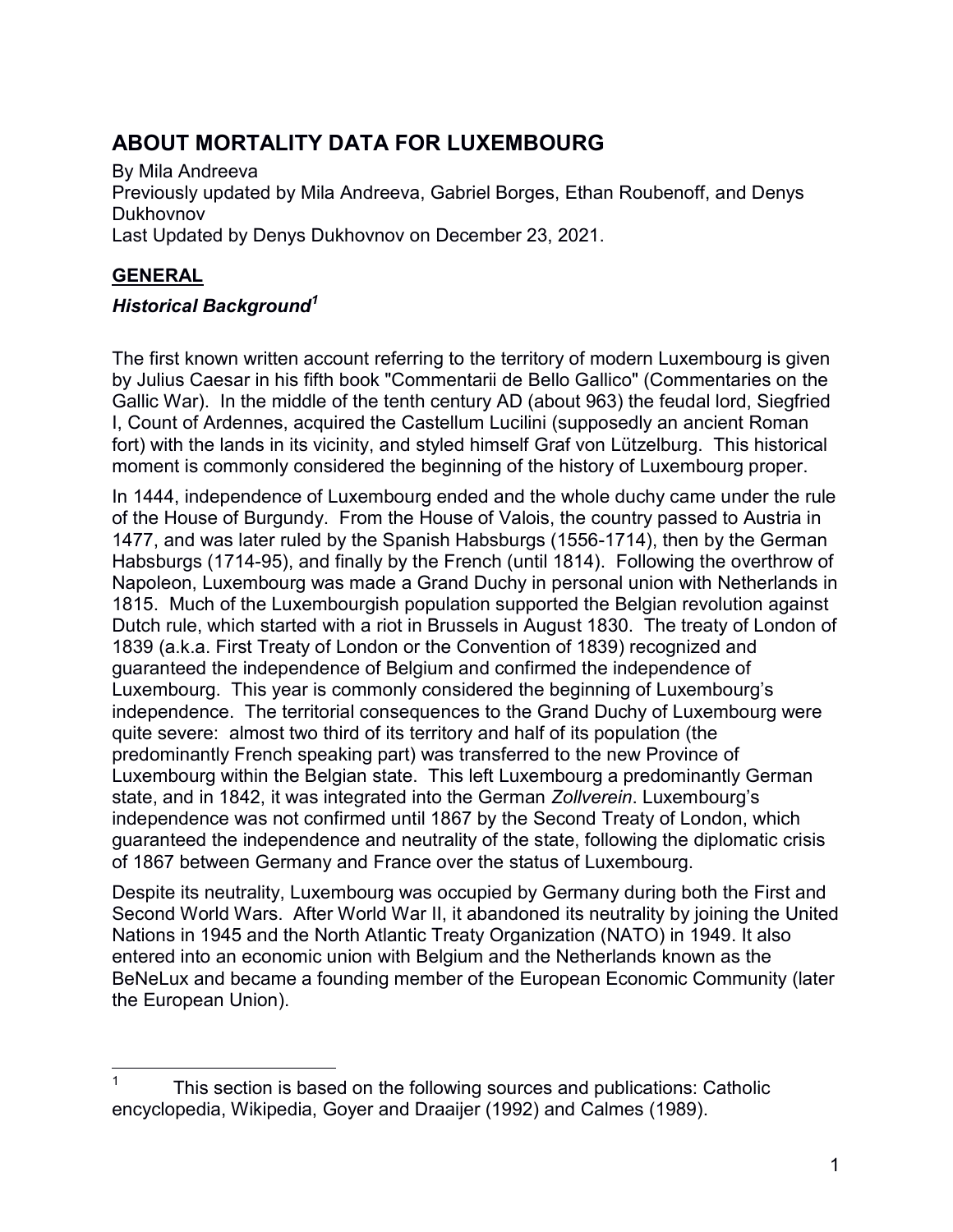#### Source of Data

Data on population originate from censuses conducted approximately every ten years (Appendix II). Census counts serve as a basis for producing annual population estimates for intercensal and postcensal periods. Both census tabulations and population estimates are disseminated by the national statistical office STATEC Luxembourg. At present time, not all of the original publications on population estimates have been collected; to fill in the gaps, data from the Eurostat database and the internal Demographic Yearbook Database (DYBNET) maintained by Eurostat and the United Nations Statistics Division (Department of Economic and Social Affairs), respectively, are used. For both databases, the demographic data were originally provided by the national statistical office and thus can be regarded as official numbers. Little information is given about the original publications or the means by which statistics were submitted to these databases. There are often discrepancies between these two data sources. For overlapping time periods, the population estimates that were the most consistent with the official data available (e.g., total counts) were used.

Data on deaths are available from periodical vital statistics publications also published by **STATEC Luxembourg**. For the years 1960-1995, the data have been computerized by STATEC and for the years 1996-2009, the data were retrieved from the Eurostat online database. Data for the years 2010-2020 were received by email from STATEC. Where Eurostat data are used, they have been checked against the official (but less detailed) counts (e.g., total deaths by age and sex). No major discrepancies have been found.

### TERRITORIAL COVERAGE

There are no changes in territorial coverage for the period covered by the Human Mortality Database (HMD).

### POPULATION COUNT DATA

#### Coverage and Completeness

The first census in Luxembourg was conducted in 1821 followed by a second census in 1839. Since then, a census was conducted approximately every five years until 1947, when the period between censuses was extended to about ten years (STATEC, 2007). Generally, population tabulations were available for both de jure and de facto populations, but starting in 1947 the usual resident population (i.e., the de jure population) became the predominant grouping used for statistical purposes. As suggested by the Whipple index, all postwar censuses were of good quality (Goyer and Draaijer, 1992). Appendix II provides a list of all censuses supplemented by information on total population size.

### DEATH COUNT DATA

#### Coverage and Completeness

Civil registration in Luxembourg commenced in 1778. For the period covered by the HMD, registration of deaths has been required by law and the data on deaths are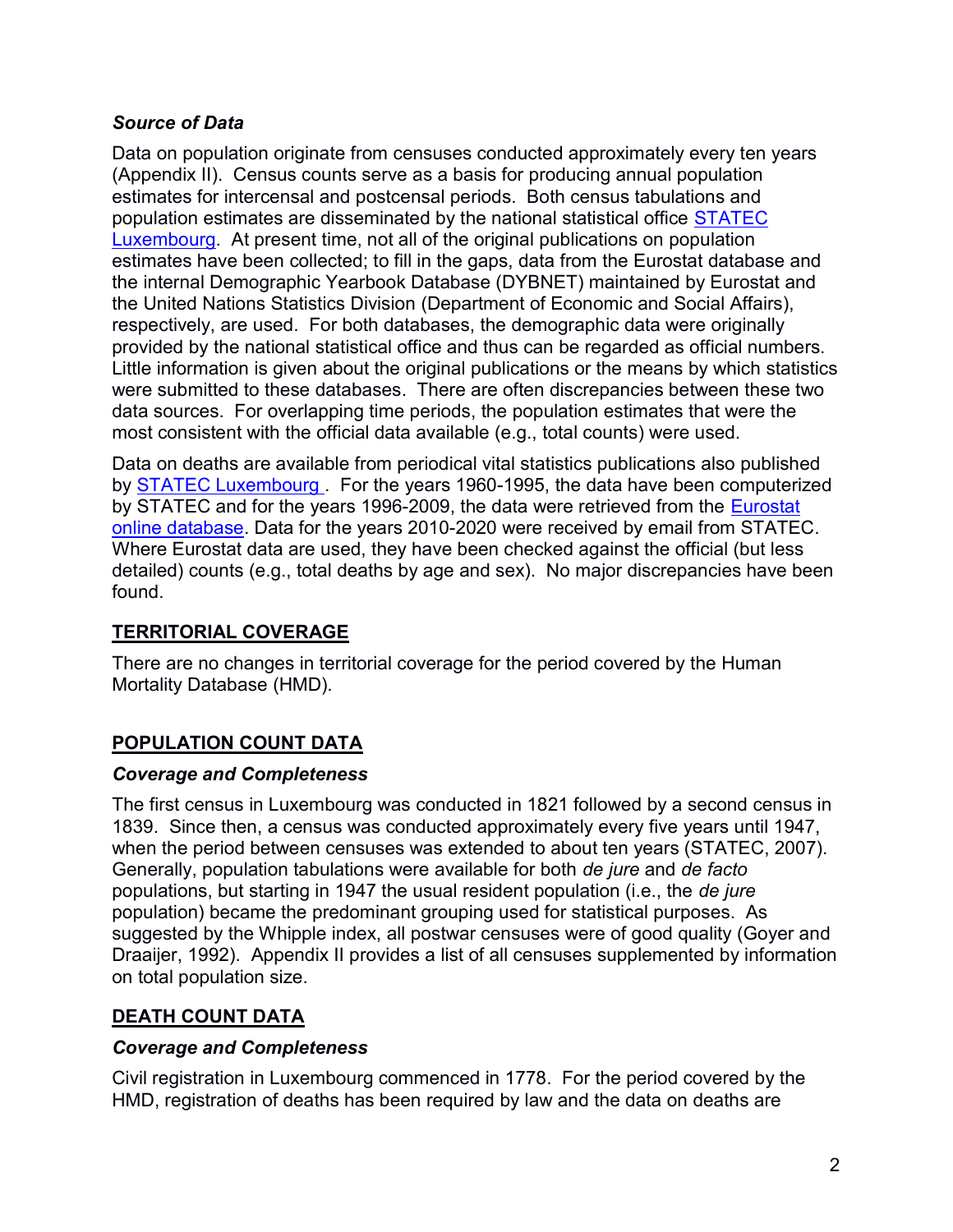considered to be complete and of good quality. Vital registration covers the de jure population, which includes deaths of residents and excludes deaths of nonresidents. Deaths of residents that occurred abroad are included in vital statistics (European Communities, 2003).

## BIRTH COUNT DATA

#### Coverage and Completeness

For the period covered by the HMD, birth registration has been required by law and the data on births are considered to be complete and of good quality. Birth counts represent the de jure population: births to nonresidents that occurred in Luxembourg are excluded from vital statistics, whereas births to legal residents that occurred abroad are included (European Communities, 2003).

### ACKNOWLEDGEMENTS

The author would like to thank Lisa Yang for her efforts in scanning and archiving publications on population and vital statistics for Luxembourg and François Peltier, from STATEC, for his help in providing the data on recent death counts.

## REVISION HISTORY

### Changes with the November 2015 revision:

Population: the November 2015 revision includes new intercensal population estimates by sex and single year age groups for the period 2001-2010, which were made available by STATEC incorporating results from the 2011 Census. The new population series introduces a few changes in population numbers compared with the previous series but with only minor impacts on the death rates and life expectancies estimates.

#### Changes with the December 2017 revision:

Life tables: All life tables have been recalculated using a modified methods protocol. The revised protocol (Version 6) includes two changes: 1) a more precise way to calculate a0, the mean age at death for children dying during the first year of life and 2) the use of birth-by-month data (where and when available) to more accurately estimate population exposures. These changes have been implemented simultaneously for ALL HMD series/countries. For more details about these changes, see the revised Methods Protocol (at http://v6.mortality.org/Public/Docs/MethodsProtocol.pdf), particularly section 7.1 on Period life tables and section 6 and Appendix E, on death rates. The life tables calculated under the prior methods (Version 5) remain available at v5.mortality.org but will not be further updated in the future.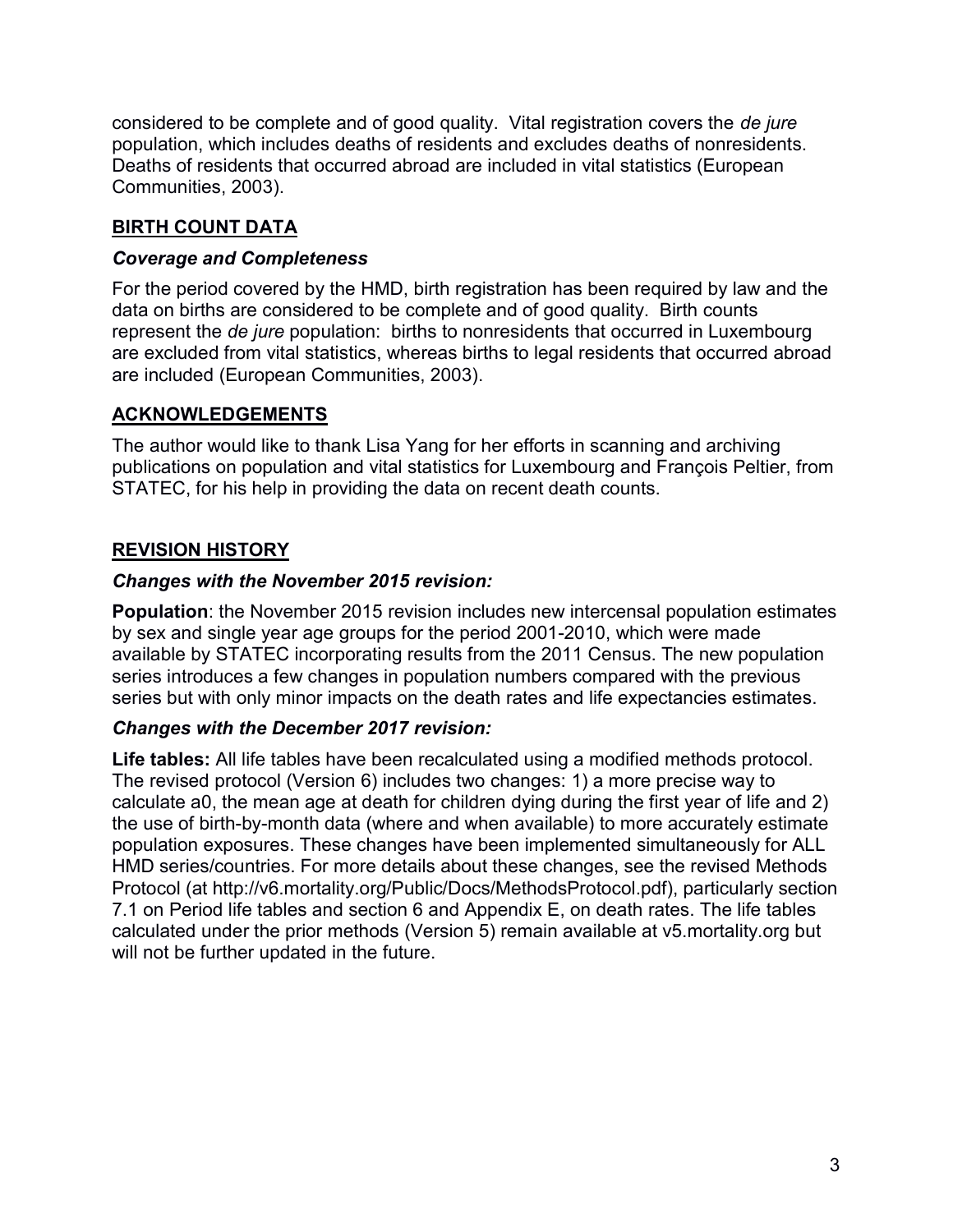#### REFERENCES

- Calmes, Christian. (1989). The Making of a Nation From 1815 to the Present Day. Luxembourg City: Saint-Paul.
- European Communities. (2003). Demographic statistics: Definitions and methods of collection in 31 European Countries, 2003 edition. Population and Social Conditions. 3/2003/E/n°25. Luxembourg: Office for Official Publications of the European Communities.
- Goyer, Doreen and Gera Draaijer. (1992). The Handbook of National Population Censuses. New York: Greenwood Press.
- STATEC. (2007). Annuaire statistique 2006. Population et emploi. Retrieved November 22nd 2007 (http://www.statistiques.public.lu/fr/publications/horizontales/annuaireStatLux/).
- The Catholic Encyclopedia. Retrieved November 22<sup>nd</sup> 2007 (http://www.newadvent.org/cathen/09465a.htm).

Wikipedia. Retrieved November 22<sup>nd</sup> 2007 (http://www.wikipedia.org).

# APPENDIX I: DESCRIPTION OF DATA USED FOR LEXIS DATABASE

#### DEATHS

| Period   | Type of Data                           | Age groups    | Comments $\ \text{RefCode}(s)^{\dagger}\ $ |
|----------|----------------------------------------|---------------|--------------------------------------------|
| 1960-    | Annual death counts for the            | $0,1100+$     |                                            |
| 1995     | de jure population by single           |               |                                            |
|          | year of age to 100+                    |               |                                            |
| 1996-    | Annual death counts for the            | $0,1$ maximum | 4                                          |
| 2005     | de jure population by single           | age attained  |                                            |
|          | year of age                            |               |                                            |
| $2006 -$ | Annual death counts for the            | $0,1$ maximum | 7, 11, 14                                  |
| 2009     | de jure population by single           | age attained  |                                            |
|          | year of age and by cohort <sup>#</sup> |               |                                            |
| 2010-    | Annual death counts for the            | $0,1$ maximum | 105, 112,                                  |
| 2020     | de jure population by single           | age attained  | 116, 120                                   |
|          | year of age and by cohort              |               |                                            |

† The reference code is used in the raw data files (Input Database) to link data with sources.

‡ Deaths by age and cohort were reconstructed from Eurostat MAGEC and MAGER tables, "Deaths by sex and age at last birthday" and "Deaths by sex and age reached during the year", respectively.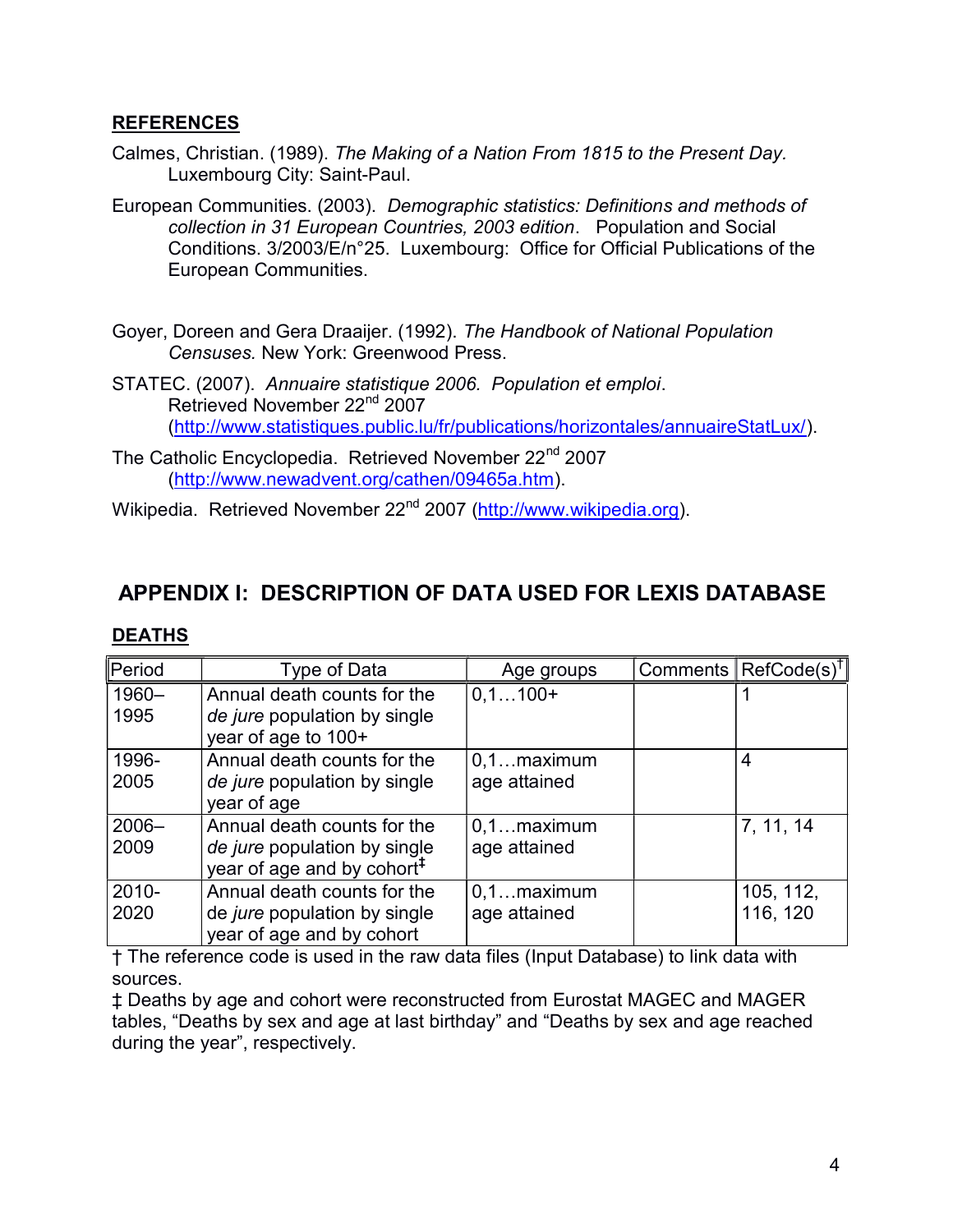### **POPULATION**

| Period     | Type of Data                                   | Age groups  | Comments $\ \text{RefCode}(s)^{\dagger}\ $ |
|------------|------------------------------------------------|-------------|--------------------------------------------|
| 1960       | Census (Dec 31 <sup>st</sup> ), de jure        | $0, 1 100+$ | 95                                         |
| 1966       | Census (Dec 31 <sup>st</sup> ), de jure        | $0, 1 100+$ | 5                                          |
| 1970       | Census (Dec 31 <sup>st</sup> ), de jure        | $0, 185+$   | 98                                         |
| 1972-73    | Annual population estimates                    | $0, 185+$   | 59,61                                      |
|            | (Dec $31st$ ) for <i>de jure</i> population    |             |                                            |
| 1978-79    | Annual population estimates                    | $0, 185+$   | 65, 67                                     |
|            | (Oct $15^{st}$ ) for <i>de jure</i> population |             |                                            |
| 1981       | Census (Mar 31 <sup>st</sup> ), de jure        | $0, 185+$   | 100                                        |
| 1983-1985  | Annual population estimates                    | $0, 180+$   | 69, 71, 73                                 |
|            | (Jan $1st$ ) for <i>de jure</i> population     |             |                                            |
| 1986-1988, | Annual population estimates                    | $0, 1100+$  | 3                                          |
| 1990-1991  | (Jan $1st$ ) for <i>de jure</i> population     |             |                                            |
| 1992-2021  | Annual population estimates                    | $0, 195+$   | 3, 104, 115,                               |
|            | (Jan $1st$ ) for <i>de jure</i> population     |             | 119                                        |

† For more information, see the references file for the raw data.

### **BIRTHS**

Type of data: Annual live birth counts for the resident population by sex.

Period covered: 1950–2020.

RefCodes: 3, 6, 8, 10, 106, 109, 113, 117.

#### BIRTHS BY MONTH

Type of data: Annual live birth counts by month

Period covered: 1901 to 2020

RefCodes: 107, 108, 110, 114, 118